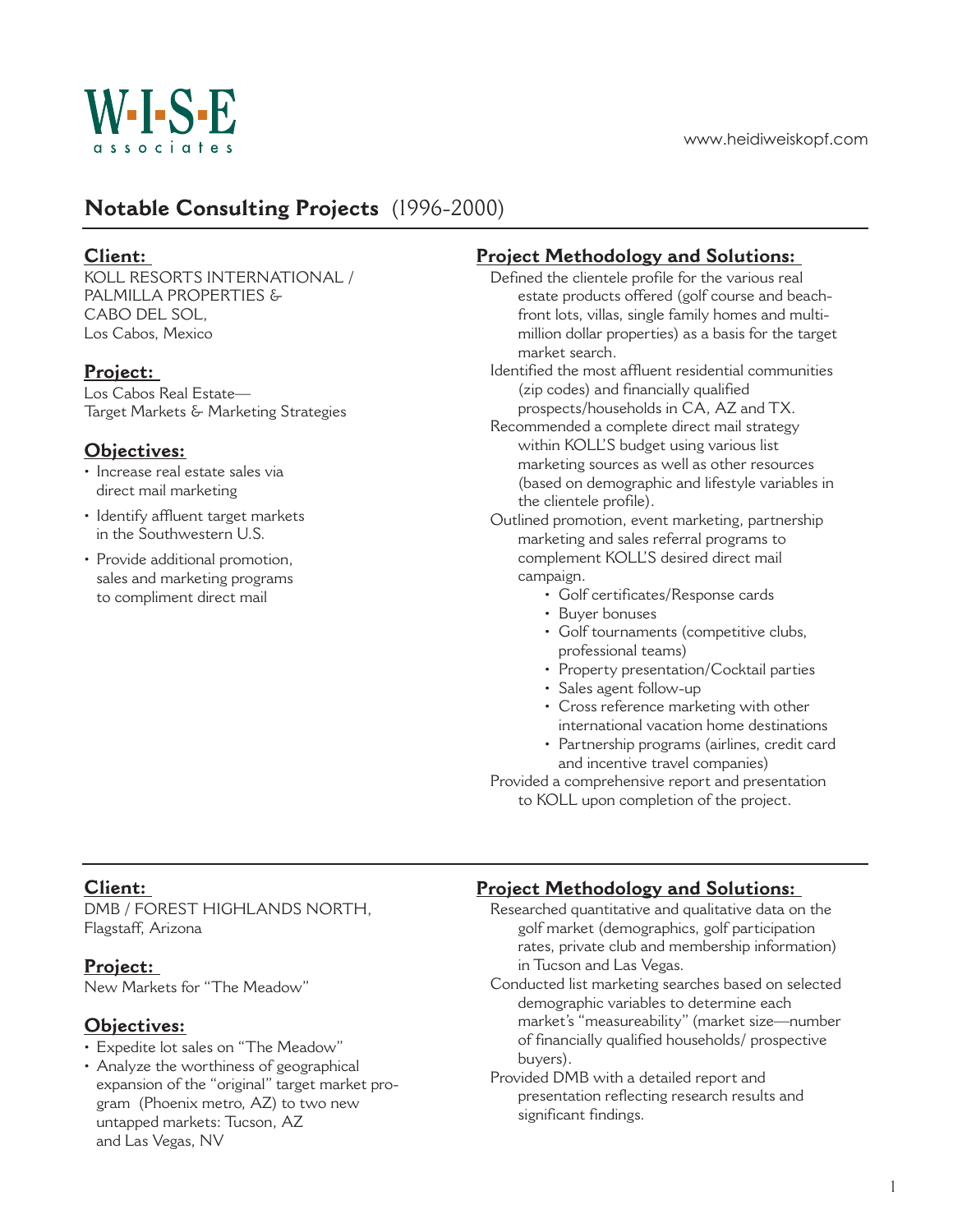#### **Client:**

KSL RECREATION CORPORATION / DORAL GOLF RESORT & SPA, Miami, Florida

# **Project:**

Business Development: South American Segments

# **Objectives:**

- Increase real estate sales via direct mail marketing
- Identify affluent target markets in the Southwestern U.S.
- Provide additional promotion, sales and marketing programs to compliment direct mail

# **Project Methodology and Solutions:**

- Researched quantitative and qualitative data on South American golf markets (demographics, private clubs and golf participation rates), as well as tourism trends from South America to Miami, FL.
- Outlined a SWOT Analysis (Strengths, Weaknesses, Opportunities and Threats) to expanding marketing to South America.
- Determined the "measureability" (market size) and "substantiality" (sales estimates—golf rounds and revenue) DORAL could expect from expanding marketing to South American countries.
- Used Argentina as a "case study" for illustrating the Latino culture that must be understood to create effective marketing communications to South American segments. Cultural background, social values, patterns of life and leisure, as well as travel demographics were discussed.
- Provided extensive promotion, direct customer marketing, business development and services strategies with applicable budgets, and ranked the strategies in three phases for implementation.
- Phase I: Spanish language brochures, Latino celebrity endorsement, Golf Digest Argentina advertising, Overseas sales staff, Special tournaments, Intl event marketing, Pre and post-cruise land programs
- Phase II: Direct mail, Credit card programs, Airline packages, Travel agencies, Overseas trade events, Community marketing
- Phase III: TV/Radio advertising
	- Provided client with a detailed report upon completion of the project with recommendations for an immediate action plan.

# **Parameters and Responsibilities:**

Worked directly with Club Managers on Membership communications and sales support collateral Wrote all copy for production of the Chaparral Pines monthly newsletter

Worked directly with graphic designer on graphic layout for collateral

#### **Client:** WESTROC/CHAPARRAL PINES, Payson, Arizona

# **Project:**

Membership Communications

# **Client:**

TOM WEISKOPF DESIGNS Scottsdale, Arizona

# **Project:**

Corporate Logo and Brochure Design Office Interior Design

# **Design Parameters and Creative Capacities:**

- Designed new logo (due to corporate name change) for print communications.
- Designed new corporate brochure—revised copy, updated photographs, incorporated new graphics and layout.
- Managed printing/production of all new collateral